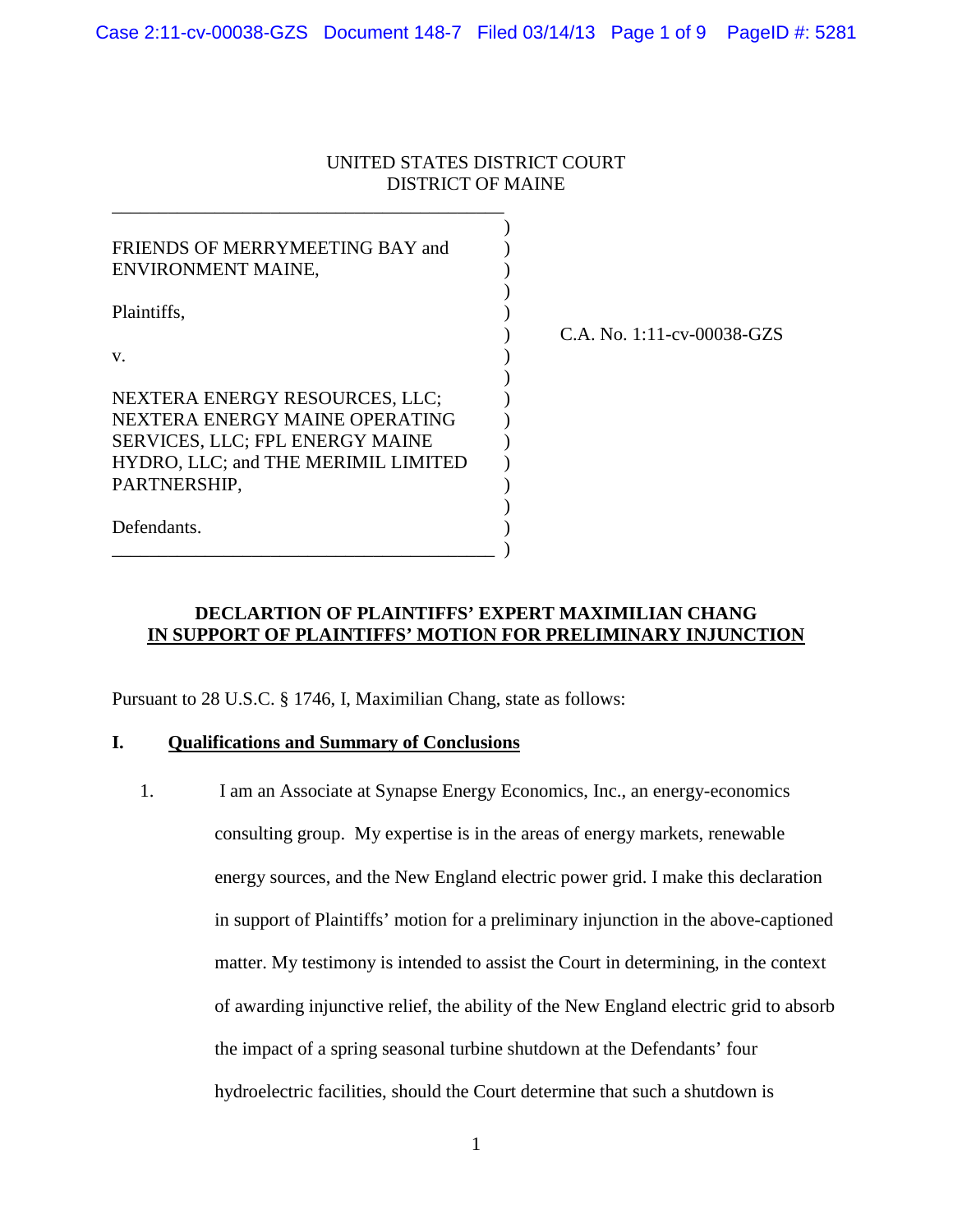necessary to protect migrating fish during the spring salmon migration period between April and June.

2. I have a B.S. in Biology from Cornell University and an M.S in Environmental Science and Engineering from Harvard University. I have twelve years of experience working in the field of environmental consulting, economics, and engineering. I also have six years of experience in the field of financial analysis. In my current position at Synapse Energy Economics, my research focuses on issues relating to wholesale electricity markets and technologies, electric policy modeling, energy efficiency, capacity markets, distribution system reliability, environmental compliance, and the economics of energy supply resources. I also conduct analyses of the benefits and costs of electric and natural gas energy efficiency measures and programs. I have provided testimony and/or analyses about avoided energy costs to the State of Massachusetts Department of Public Utilities, Maine Public Utilities Commission, and the Vermont Public Service Board. In 2009 and 2011, I coauthored reports on avoided energy supply costs in New England, quantifying the value of energy efficiency programs through simulations of the entire New England power grid; both reports are used by New England electric utility regulators and New England energy efficiency program administrators (including those from utilities such as Northeast Utilities, National Grid, and NSTAR) to value energy efficiency relative to other resources (including hydropower). Additionally, in 2011 I co-authored a report for the Union of Concerned Scientists analyzing the projected comparative contributions of proposed nuclear power generation and alternative energy sources, including renewable sources, as means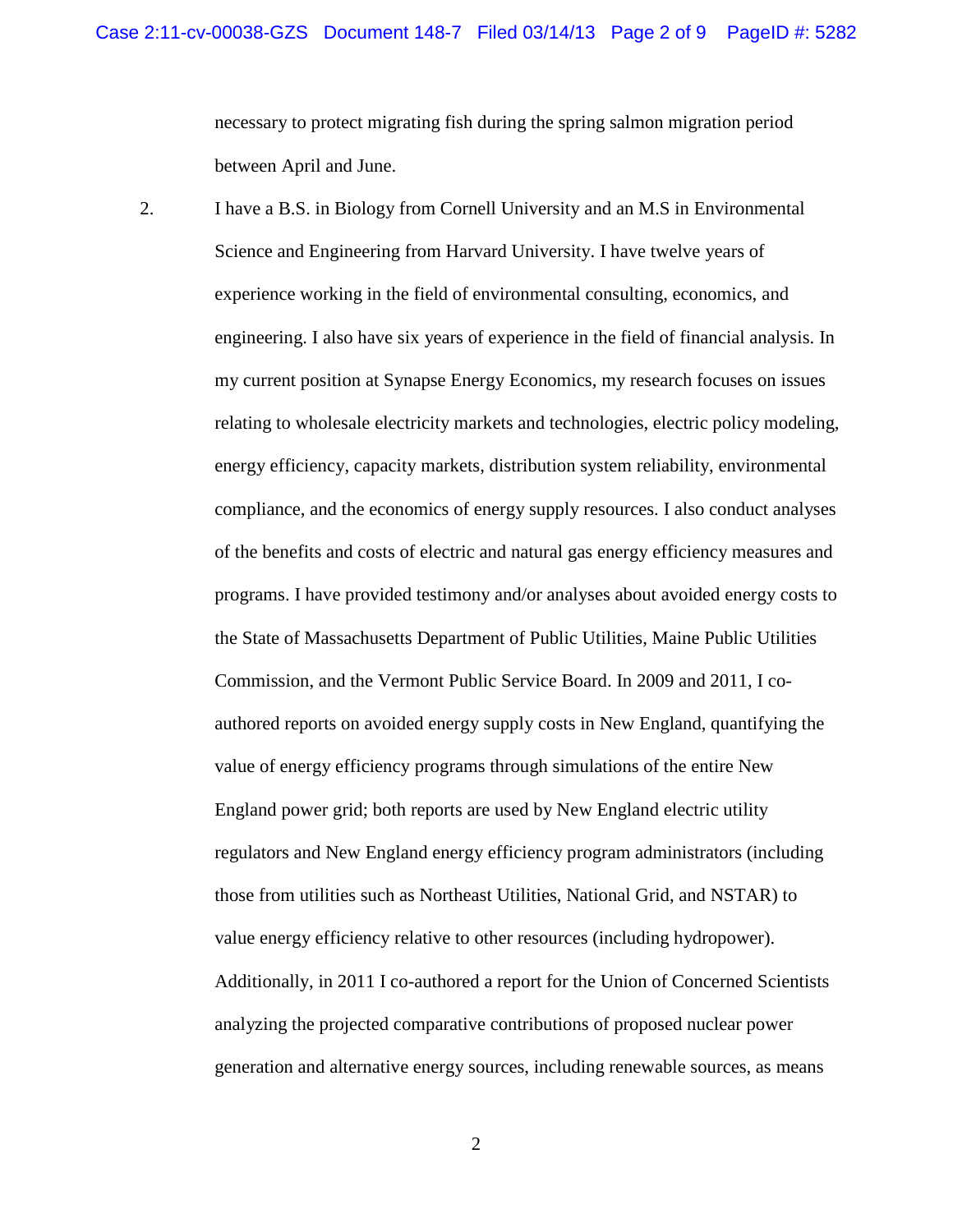of meeting the resource needs of two major utilities in Florida and Georgia. Preparation of these reports required the same kind of analysis of energy demand and capacity markets that I have performed for the Plaintiffs in this case. My CV is attached to this declaration as Exhibit A.

- 3. My opinions, expressed herein, are based on my education and professional experience and are informed by (a) a review of documents and statistics prepared by the Department of Energy's Energy Information Agency ("EIA") and the New England Independent System Operator ("ISO-NE"), (b) relevant industry analyses, and (c) information provided by the Defendants in this case through answers to interrogatories. The opinions expressed here do not differ in any meaningful way from those provided in the initial report I prepared for this case, which was produced to Defendants in January of 2012 and is attached to this declaration as Exhibit B. The report includes tables and graphs that provide a visual illustration of many of the points discussed below. An updated bibliography to my initial report, which lists the sources for the 2011 data analyzed below, is attached as Exhibit C.
- 4. In summary, it is my opinion that neither the New England electric power grid nor the local electric system within Maine would be adversely affected by a spring seasonal shutdown of the electrical generation from the four hydroelectric projects involved in this litigation (specifically, the Lockwood, Shawmut, Weston and Brunswick dams). The four hydroelectric projects do contribute power to the electric grid; however, a seasonal shutdown of these small units would not result in any noticeable impact to customers or to the New England electric power system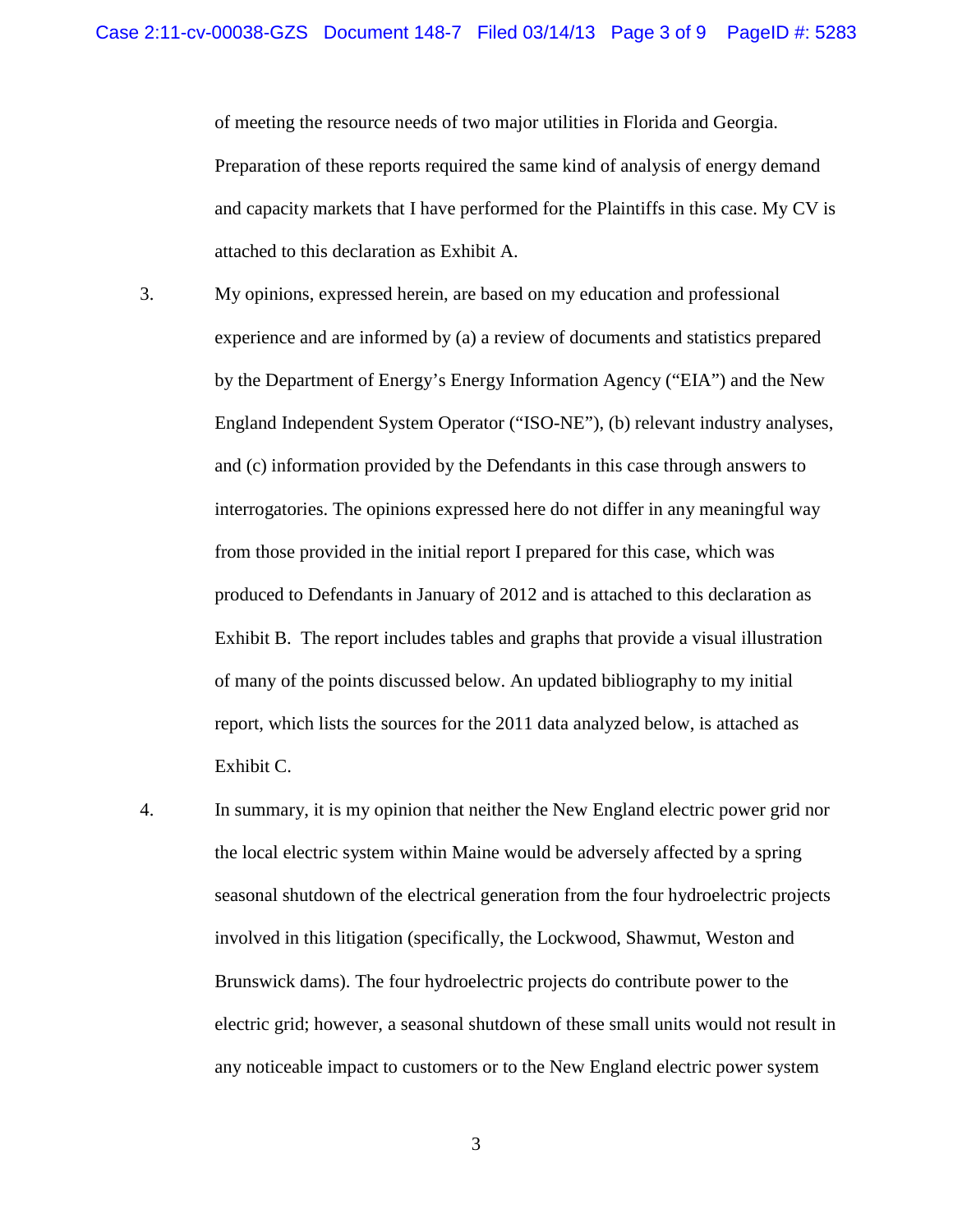operator. Both the state of Maine and the New England region have adequate supply capacity to offset a seasonal loss of electricity production from these dams. In the spring, both demand and prices are generally lower than the rest of the year.

#### II. **Overview and General Explanation of New England Power Grid**

- 5. The New England electrical power system spans the six states of New England, and serves14 million people. The New England Independent System Operator (ISO-NE) is the non-profit entity that manages and coordinates the generation and transmission of power across New England to meet demand. ISO-NE's operational responsibilities include ensuring minute-to-minute reliable operation of the New England power grid, ensuring the dispatch of lowest-priced resources, and coordinating operations with neighboring power systems. ISO-NE's market responsibilities include the administration and monitoring of wholesale electricity markets, which include both energy generation and production capacity. ISO-NE's planning responsibilities include administering requests to interconnect generation and transmission resources, and conducting transmission needs assessments to meet current and future power needs in New England.
- 6. All electric generating units measure their electrical output in two different but related ways. Amounts of electric energy used or produced (e.g., in a year) are measured in megawatt-hours (MWh). When discussing an amount of electric energy produced (e.g., the number of MWh produced in a given year), the terms "generation," "generated," or "electric output" will be used. The amount of electric power produced or consumed at a given moment will be referred to as "load" or "demand," respectively, while the amount that *can* be produced at a given moment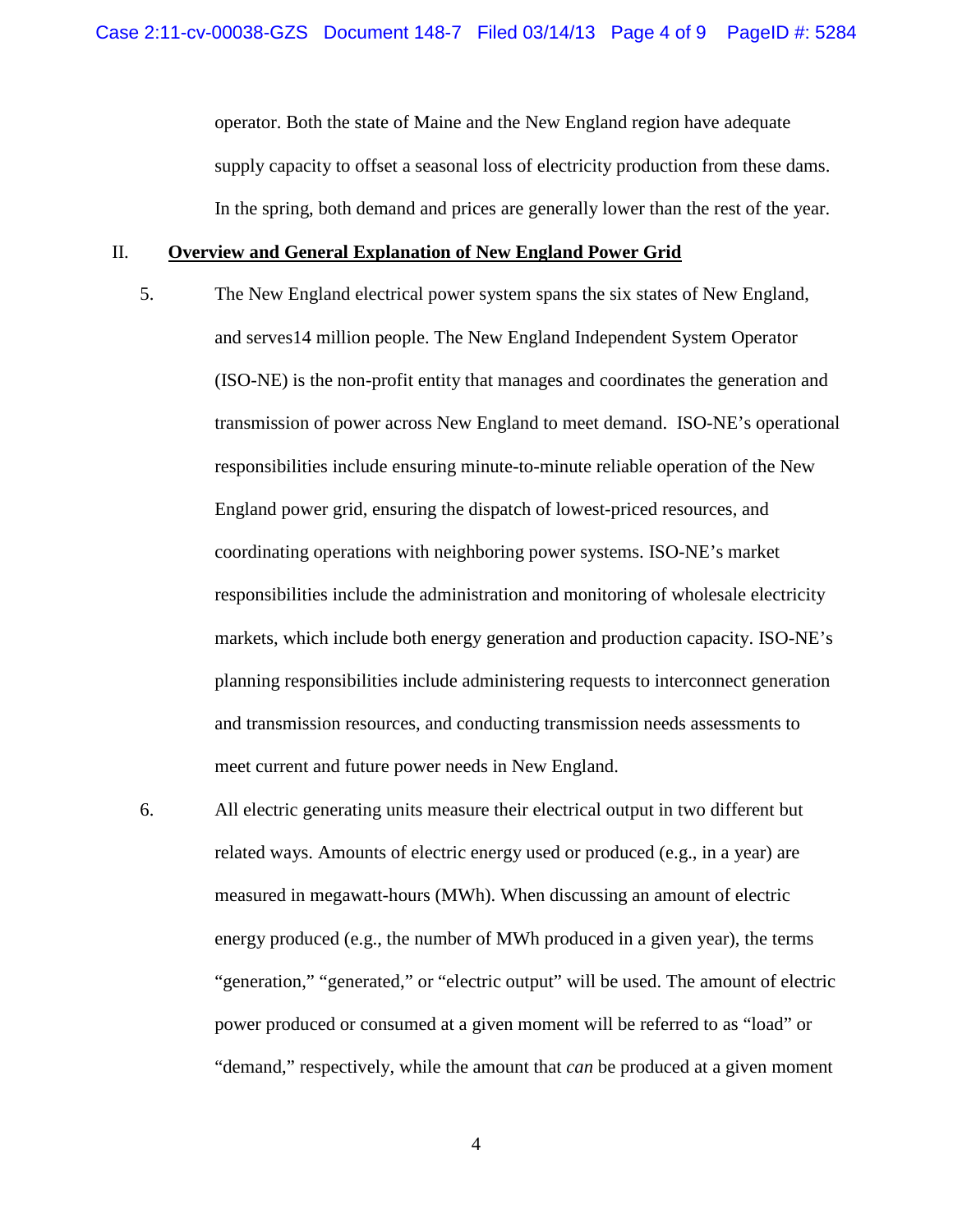will be referred to as "capacity." Capacity is measured in kilowatts (kW) or megawatts (MW). The amount of energy that is produced by a generator in a given period is often compared to the amount it could have produced if running at full capacity for the same period at 100 percent. That ratio, expressed as a percent or as a number between zero and one, is called the plant's capacity factor (CF).

- 7. The most recent available ISO NE data, which covers 2011, indicates that New England's 2011 total generating *capacity* (the amount that *can be* produced at a given moment), consists of approximately 43 percent from natural gas combustion units (13,760 megawatts), 22 percent from oil combustion (7,040MW), 15 percent from nuclear units (4,800MW), and lesser amounts from other sources – including just 4 percent from hydro resources (1,280MW). See Exhibit B at page 4 (graph labeled "Exhibit 1") for an illustration of New England's 2010 generation capacity.
- 8. ISO-NE sets energy prices in New England primarily through two markets that match forecasted and actual demand with generator supplier bids. The Day-Ahead Market sets hourly and financially binding energy prices for the following day based on forecasted demand and bids provided by suppliers based on their marginal cost to produce electricity. The Real-Time Market balances the Day-Ahead Market with real-time events (foreseen and unforeseen). The price paid to all generators is determined by the marginal cost of the last generator to meet demand.
- 9. In New England, natural gas-fired units are generally the marginal unit, and thus they set the energy price. Therefore, the price of natural gas in New England is generally a good proxy for the price of electricity.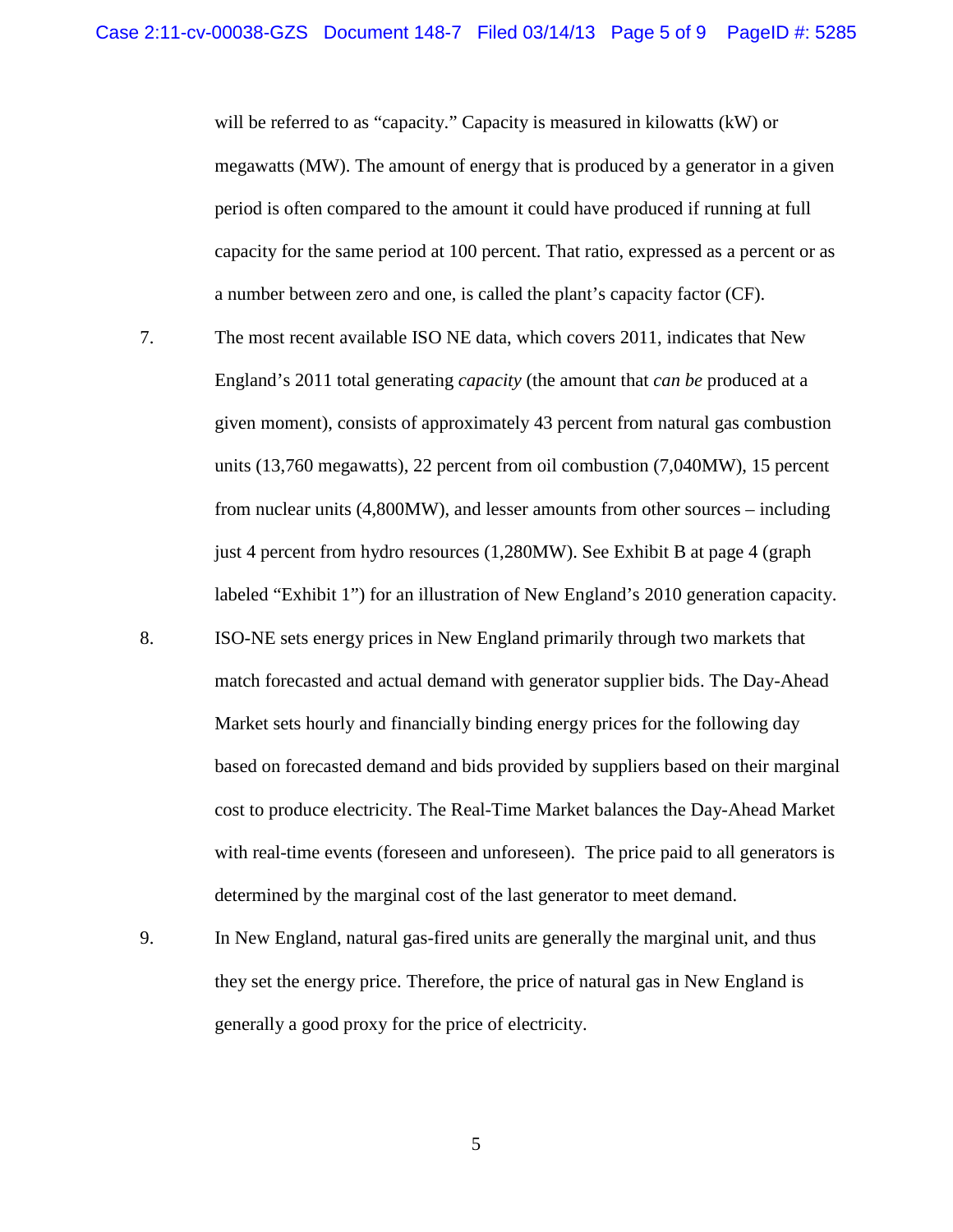## **III. Impact of Spring Seasonal Shutdown on the Public's Energy Consumption in Maine and New England**

- 10. ISO-NE notes that Maine accounts for approximately 9 percent of the population and 9 percent of the electricity consumption of New England. (ISO-NE 2011(b)). In terms of capacity for the  $2011 - 2012$  commitment period (June 1, 2011 to May 31, 2012), Maine had 3,244 MW of in-state generation and 287 MW of in-state non-generation resources, for a total capacity of 3,531 MW ("non-generation resources" are customer-side resources that include both energy efficiency savings and activities that change customer usage of electricity). According to ISO-NE, Maine's 2011 actual peak demand was 1,964 MW, for an excess capacity of 1,567 MW. Thus, Maine currently exports electricity to other New England states, since Maine's capacity exceeds its demand.
- 11. The four hydropower projects involved in this case are "run-of-the-river" dams, meaning that these dams have either limited or no storage at all. ISO-NE classifies these hydropower units as an "intermittent" resource, meaning they are to some extent dependent on uncontrollable conditions, such as river flow in the case of run-of-the-river dams. Periods of reduced power generation are thus expected. While the grid operates on a regional basis, there are situations where local generation is required to meet specific reliability needs of the transmission system. In northern Maine, ISO-NE has identified the need of transmission upgrade projects to maintain the availability of certain local generation resources and to maintain voltages across transmission lines. However, ISO-NE has *not* specifically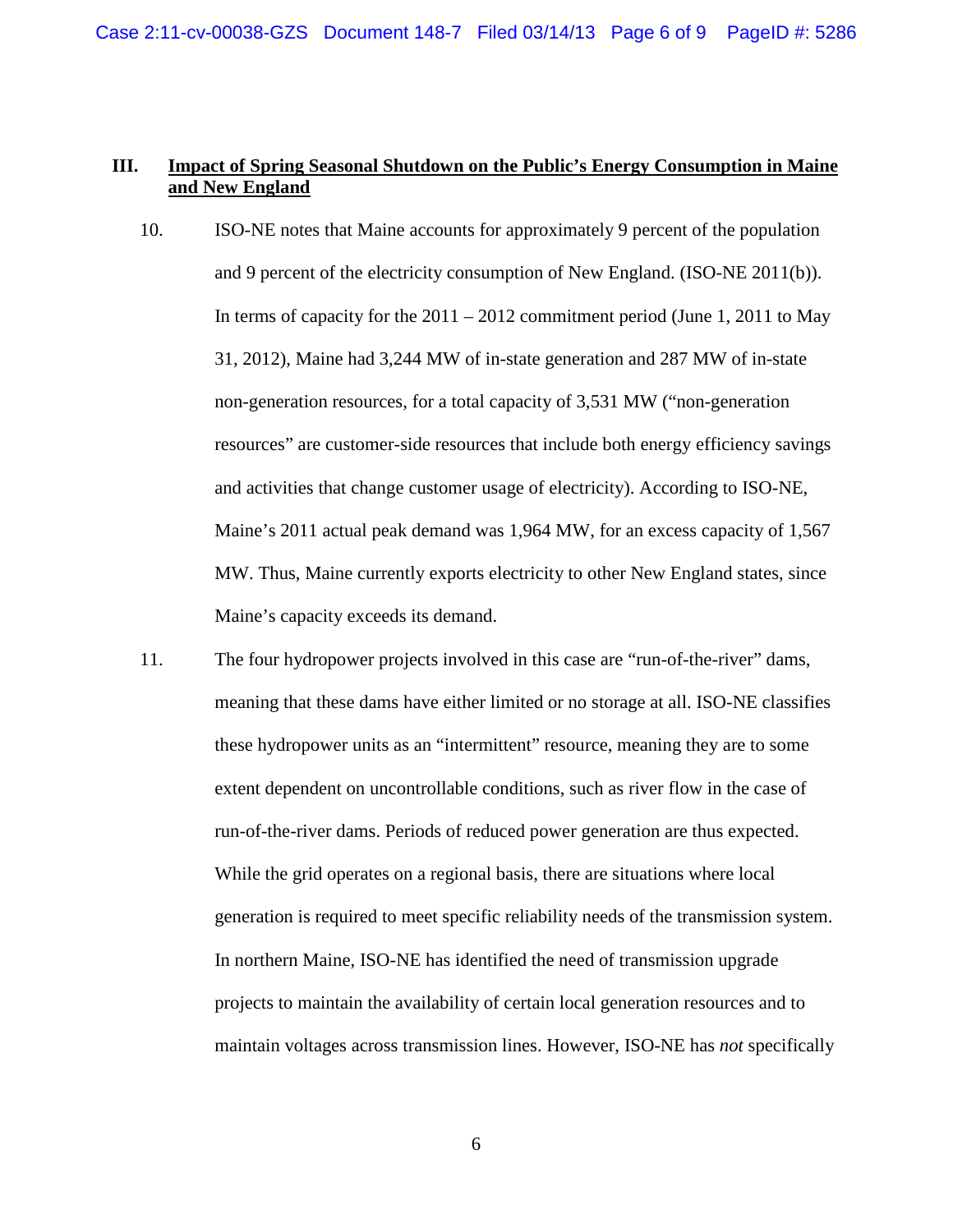identified any of the four dams in question here as being needed to maintain availability and voltages in its 2012 Regional System Plan.

- 12. ISO-NE works to ensure that capacity is available to meet New England's peak demand, which occurs during the summer months (not during spring). ISO-NE rates the summer and winter capacities of intermittent resources based on historical output. For the summer rating of an existing run-of-the-river hydro resource, ISO-NE uses a formula based on the resource's median output from 1 p.m. to 6 p.m., from June through September, for the last five years. The winter rating is the median output from 5 p.m. to 7 p.m., from October through May, for the last five years. Thus, ISO-NE's summer and winter ratings for a hydro resource may differ, depending on historical river flow conditions. This means that the hydro resource's value in the capacity market may also differ from season to season.
- 13. In 2011, electric generation from these four hydropower projects represented approximately 3.5 percent of Maine's total energy demand in 2011 based on ISO-NE and EIA data. For the three months of April through June 2011, the dams represented 0.2 to 0.3 percent of New England monthly energy demand. The ISO-NE summer capacity of these hydro plants represented 1 percent of Maine's 2011/12 capacity supply obligation, which totaled 3,244 MW. On a New Englandwide basis, the four dams represent 0.22 percent annual energy demand and 0.10 percent of 2011 generation capacity. This information is displayed graphically in Figures 1 and 2, below:

Figure 1: New England 2011 Average and Peak Load by Month, compared to the aggregate capacity of the four NextEra Dams (MW)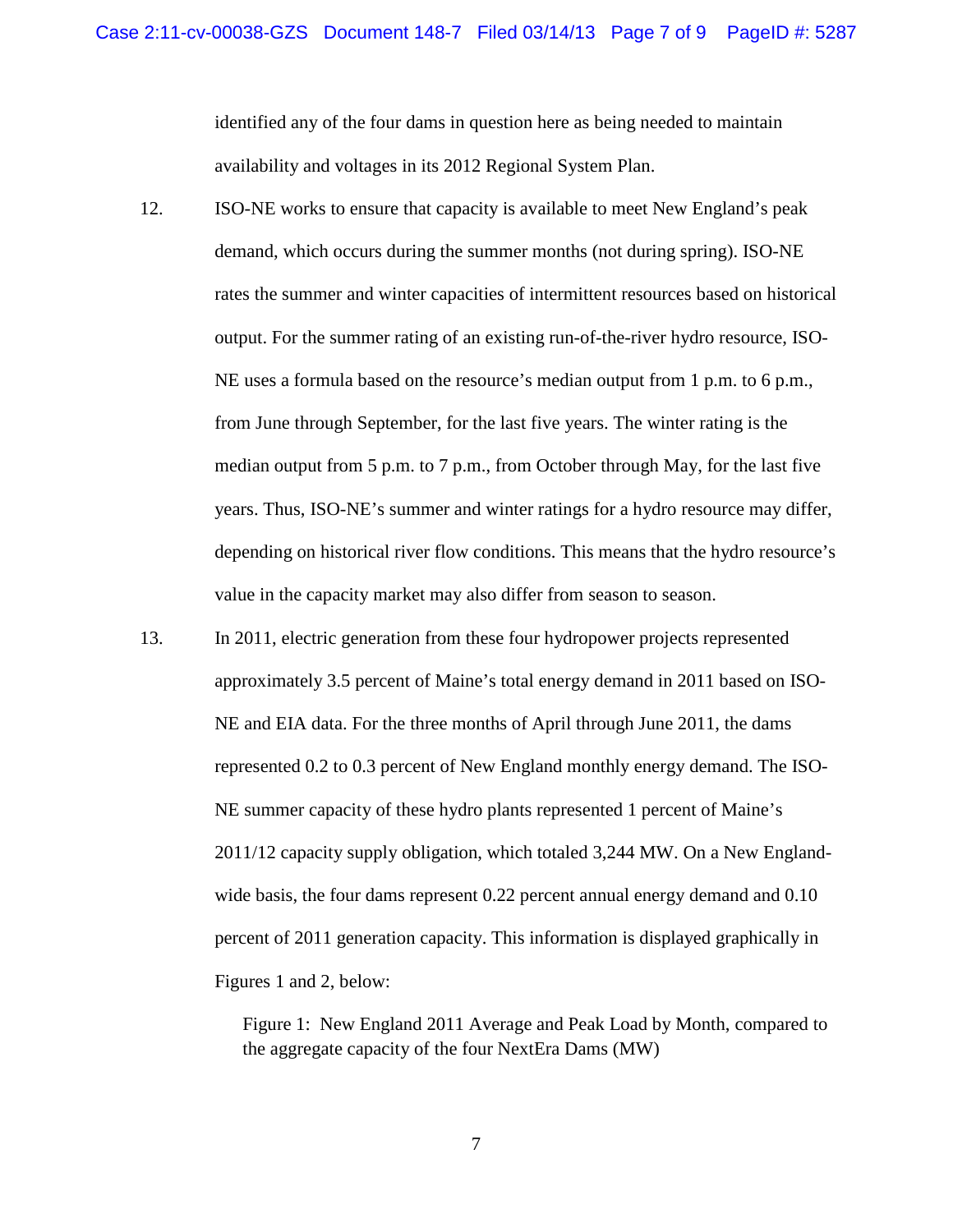

Figure 2: Maine 2011 Average and Peak Load by Month, compared to the aggregate capacity of the four NextEra Dams (MW)